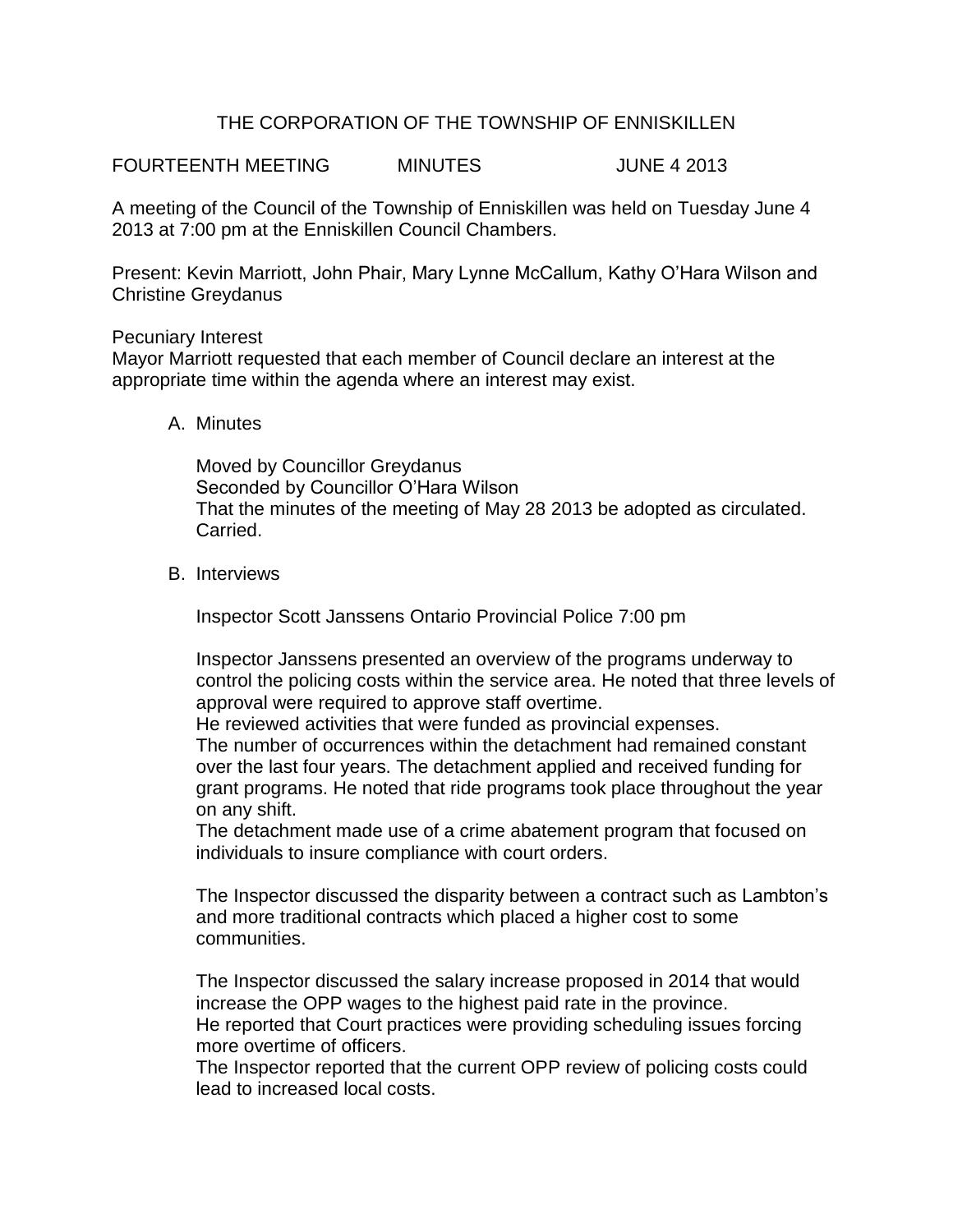#### FOURTEENTH MEETING 2 JUNE 4 2013

Mayor Marriott thanked the Inspector for making the presentation to Council.

Nancy Anne Smith, County of Lambton Revenue Development officer 7:30 pm

Ms. Smith noted that she worked with the long term care homes reviewing purchasing. She noted that part of her time was taken up trying to find non tax revenue sources for municipalities.

Ms. Smith reviewed projects and programs that she had reviewed or had been associated with while with the County.

She noted that she would provide assistance to municipalities but she did not write grant applications.

Rudy Krall and Earl Hall were present to discuss the Krall Park lighting proposal prepared by Lawrence Zavitz.

Moved by Councillor O'Hara Wilson Seconded by Councillor Greydanus That tenders be issued to install new lights at Krall Park using options 1 and 3 in the report submitted by Mr. Zavitz. Carried.

Public Works

Drainage: Request for Drain Maintenance- Corey Drain, Jackson/Josh/Slack A request was received for spraying and tile repair.

Moved by Councillor McCallum Seconded by Councillor O'Hara Wilson That the drain maintenance requrests be transferred to the Drainage Superintendent to address. Carried.

Corey McKinnon -9/10 Sideroad Drain

Moved by Councillor Greydanus Seconded by Councillor Phair That a site meeting be held on the 9/10 Sideroad Drain with Councillor O'Hara Wilson as the Council representative. Carried.

Dawn Anderson Drain- Abandonment of the Loosemore Culvert as part of the drain.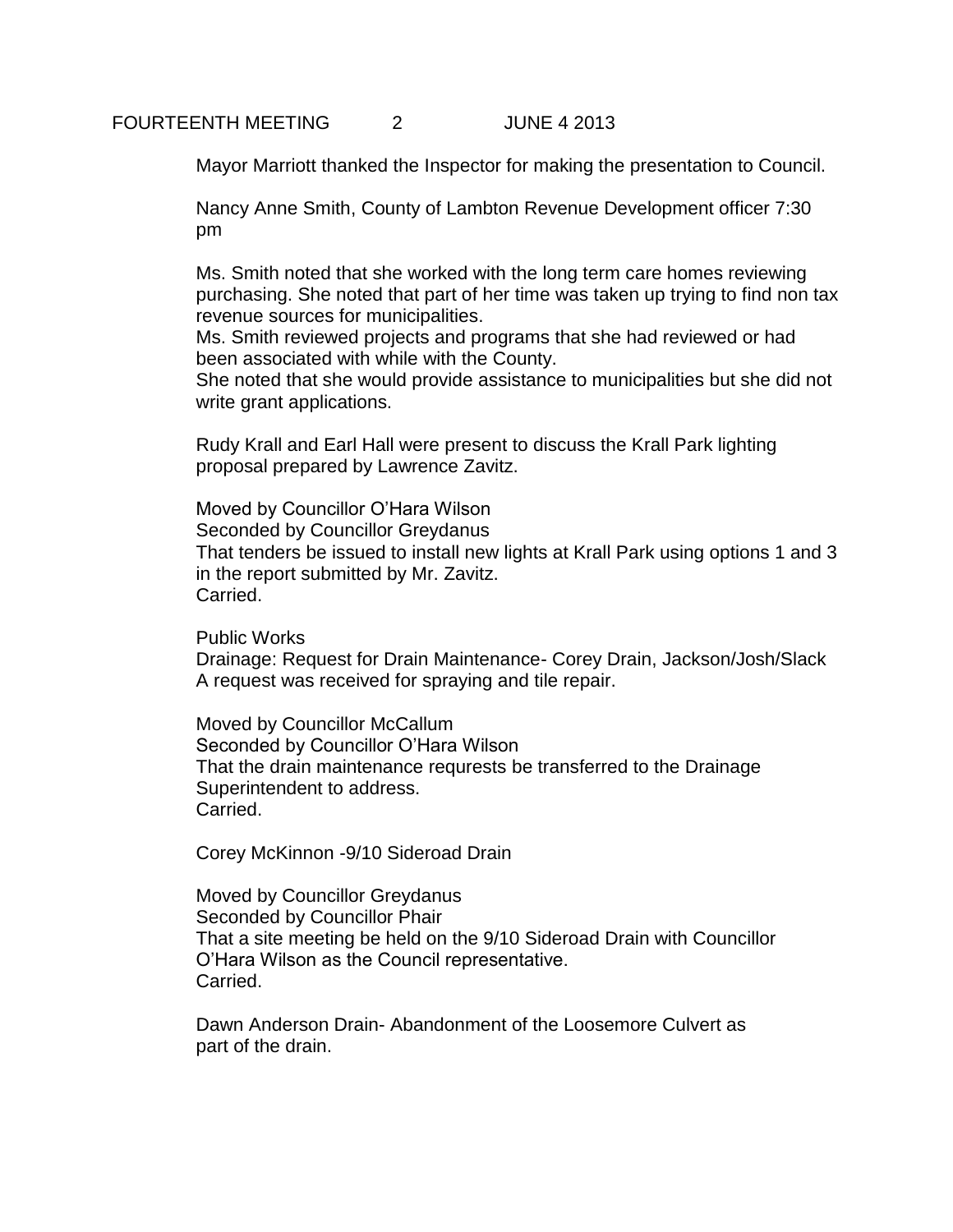Moved by Councillor Greydanus Seconded by Councillor O'Hara Wilson That Council accept the request from Mrs. Loosemore to abandon her access culvert on the Dawn Anderson Drain and that notices be sent as required by the Drainage Act informing affected owners of the abandonment. Carried.

- C. Correspondence for information
	- 1. Proposals Open under the New Horizons Seniors Program
	- 2. Ontario Family Fishing Events- July 6-114 2013
	- 3. Lambton Group Police Services Board minutes April 17-13
	- 4. Federation of Canadian Municipalities
	- 5. Accessible Printing- Braille documents
	- 6. AMO- Ministry of Energy- changes in wind energy planning

Moved by Councillor O'Hara Wilson Seconded by Councillor Phair That correspondence items 1-6 be received and filed. Carried.

- D. Correspondence requiring motions
	- 1. Resolution Central Huron-Not a Willing Host

Moved by Councillor Greydanus Seconded by Councillor McCallum That the resolution of Central Huron be supported recognizing their communities as an unwilling host for industrial wind turbines. Carried.

2. Resolution Ashfield-Colborne-Wawanosh –Change Special Occasion Permits to exempt- Stag and Does from the regulations

Moved by Councillor Greydanus Seconded by Councillor Phair That the resolution of Ashfield-Colborne-Wawanosh concerning changes to Special Occasion permits be received and filed. Carried.

E. Accounts

Moved by Councillor O'Hara Wilson Seconded by Councillor Greydanus That the accounts be paid as circulated: Cheque: 5948-5964: \$ 23,848.78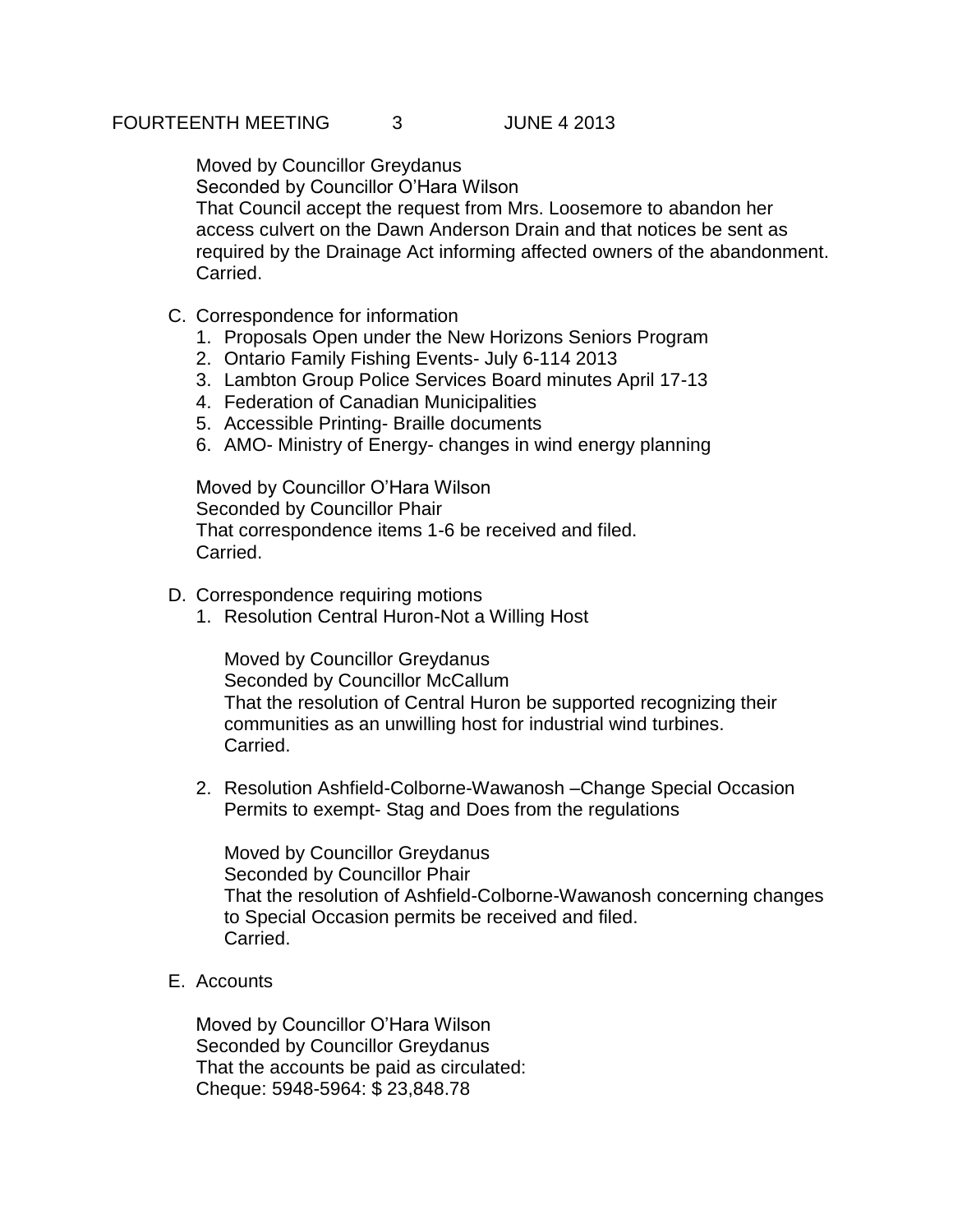## FOURTEENTH MEETING 4 JUNE 4 2013

Cheque: 5965-5982: \$ 12,294.70 Carried.

A request for maintenance of the Scott Drain was received from Art Warmerdam.

Moved by Councillor Greydanus Seconded by Councillor Phair That a site meeting be held on the Scott Drain with Mayor Marriott appointed as the Council representative. Carried.

- F. Bylaws
	- 1. Bylaw 50 of 2013 Confirmation Bylaw

Moved by Councillor O'Hara Wilson Seconded by Councillor Greydanus That first and second reading be given to Bylaw 50 of 2013. Carried.

Moved by Councillor McCallum Seconded by Councillor Phair That third and final reading be given to Bylaw 50 of 2013. Carried.

- G. Other Business
	- 1. Minutes Oil City Cemetery April 17-13

Councillor O'Hara Wilson reported that the Oil City Cemetery Board was proceeding to have an information sign installed at the cemetery as well as one identifying the scattering rights location. She noted that the model of the church would be reconstructed in the future. She noted that decoration service was to be held on June 16-13 with an ad placed in the Petrolia Topic.

Moved by Councillor O'Hara Wilson Seconded by Councillor Greydanus That the minutes of the Oil City Cemetery Board for April 17 2013 be received. Carried.

- 2. Krall Park Lighting proposal
- 3. Memo Council Defibrillator